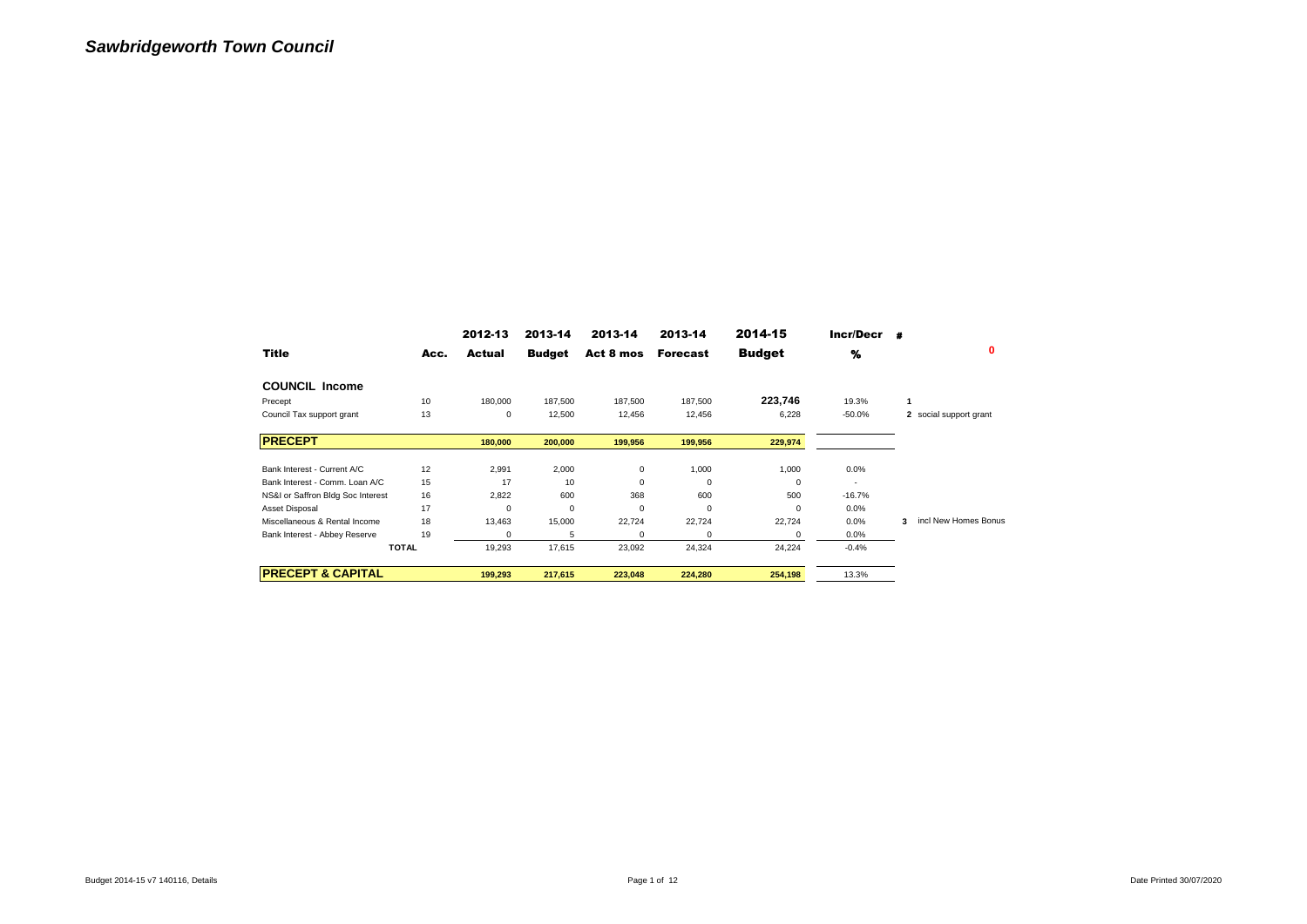|                                  |         | 2012-13     | 2013-14       | 2013-14     | 2013-14         | 2014-15       | Incr/Decr |                |                        |
|----------------------------------|---------|-------------|---------------|-------------|-----------------|---------------|-----------|----------------|------------------------|
| <b>Title</b>                     | Acc.    | Actual      | <b>Budget</b> | Act 8 mos   | <b>Forecast</b> | <b>Budget</b> | %         |                | ٥                      |
| <b>COUNCIL Expenditure</b>       |         |             |               |             |                 |               |           |                |                        |
| Cottage Purchase                 | 101/6   | 220,000     | $\mathsf 0$   | $\mathbf 0$ | $\mathbf 0$     | 0             |           |                |                        |
| <b>Cottage Building Costs</b>    | 101/1   | 346,603     | 0             | 11.796      | 11.796          | $\Omega$      | $-100.0%$ |                |                        |
| Cottage Fixtures & Fittings      | 101/2   | 14,984      | 0             | 3,168       | 3,168           | 0             | $-100.0%$ |                |                        |
| <b>Cottage Professional Fees</b> | 101/3   | 43,573      | 0             | 0           | 0               | 0             |           |                |                        |
| Cottage Police Suite             | 101/4   | 886         | 0             | $\Omega$    | 0               | 0             | 0.0%      |                |                        |
| Hailey Centre Building Works     | 101/5   | 0           | 0             | 0           | $\mathbf 0$     | 0             | 0.0%      |                |                        |
| Sayesbury Complex                | 101     | 626,046     | $\mathbf 0$   | 14.964      | 14,964          | $\mathbf 0$   | $-100.0%$ | 4              |                        |
| <b>Promotional Investments</b>   |         |             |               |             |                 |               |           |                |                        |
| <b>General Town Projects</b>     | 102/1/1 | 0           | 2,000         | 1,539       | 1,539           | 2,500         | 0.0%      |                | <b>The Green</b>       |
| <b>Bell Street Conveniences</b>  | 102/1/2 | 0           | 0             | $\Omega$    | $\mathbf 0$     | 0             | 0.0%      |                |                        |
| <b>Memorial Hall Site</b>        | 102/1/3 | 0           | 0             | 19,581      | 20,500          | 0             | $-100.0%$ |                |                        |
| New Development Costs            | 102/1   | $\mathbf 0$ | 2,000         | 21,120      | 22,039          | 2,500         | $-88.7%$  | 5              |                        |
| Contingencies                    | 102/2   | 225         | 2,000         | 482         | 500             | 0             | $-100.0%$ | 6              |                        |
| AAS (ex SBS; ex STP)             | 102/3   | $\Omega$    | 0             | $\Omega$    | $\Omega$        | $\Omega$      | 0.0%      | 6              |                        |
| Tourism / Marketing              | 102/4   | 621         | 500           | 1,068       | 1,068           | 1,000         | $-6.4%$   | $\overline{7}$ |                        |
| Town Plan                        | 102/5   | 0           | 0             | $\mathbf 0$ | $\mathbf 0$     | 1,000         | 0.0%      | 8              |                        |
| <b>Christmas Event</b>           | 102/6   | 0           | 0             | $\mathbf 0$ | 0               | 2,500         | 0.0%      | 9              |                        |
| Newsletter                       | 102/7   | 2,992       | 3,000         | 996         | 1,500           | 1,500         | 0.0%      | 10             |                        |
| <b>Town Signs</b>                | 102/8   | $\Omega$    | 0             | 0           | $\mathbf 0$     | $\Omega$      | 0.0%      | 11             | <b>Grant from EHDC</b> |
| Total                            | 102     | 3.838       | 7.500         | 23.666      | 25.107          | 8.500         | $-66.1%$  |                |                        |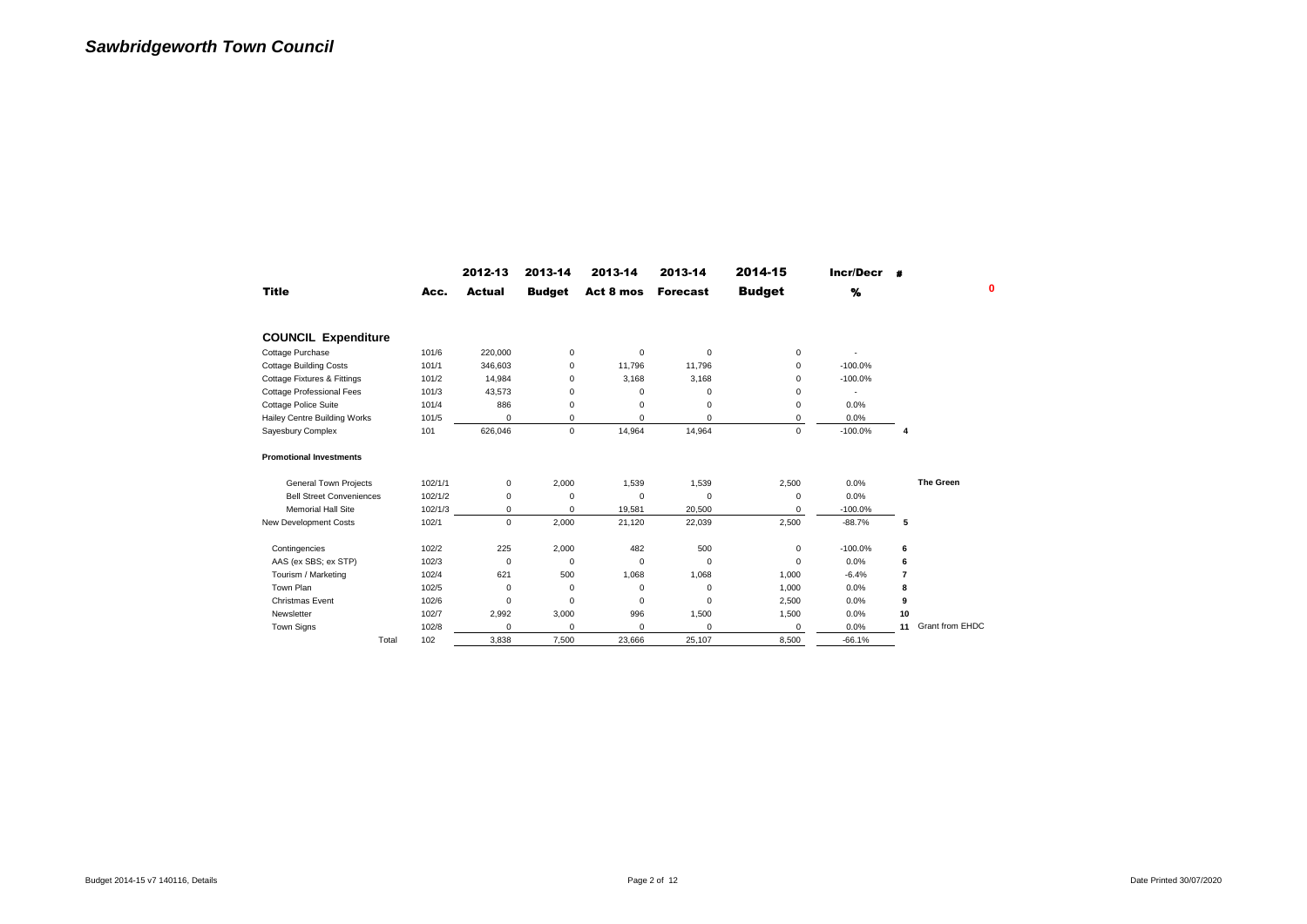|                                 |                              | 2012-13       | 2013-14       | 2013-14     | 2013-14         | 2014-15       | Incr/Decr |    |                       |
|---------------------------------|------------------------------|---------------|---------------|-------------|-----------------|---------------|-----------|----|-----------------------|
| <b>Title</b>                    | Acc.                         | <b>Actual</b> | <b>Budget</b> | Act 8 mos   | <b>Forecast</b> | <b>Budget</b> | %         |    | $\mathbf{0}$          |
| <b>Rented Accommodation</b>     |                              |               |               |             |                 |               |           |    |                       |
| Rates                           | 190/1                        | 4,095         | $\mathbf 0$   | $\mathsf 0$ | $\mathbf 0$     | $\mathbf 0$   |           |    |                       |
| Heat, Light and Water           | 190/2                        | 1,443         | $\mathbf 0$   | 29          | 29              | $\mathbf 0$   | $-100.0%$ |    |                       |
| <b>Staff Care</b>               | 190/3                        | 686           | $\bf 0$       | 0           | $\mathsf 0$     | $\bf 0$       | 0.0%      |    |                       |
| Telephones & Broadband          | 190/4                        | 859           | $\mathbf 0$   | $-2$        | $-2$            | $\bf 0$       | 0.0%      |    |                       |
| Rent                            | 190/5                        | 9,984         | $\bf 0$       | 0           | $\mathsf 0$     | $\bf 0$       |           |    | extra lease period    |
| Office equipment                | 190/6                        | 20            | $\mathbf 0$   | $\mathbf 0$ | $\mathbf 0$     | $\mathbf 0$   | 0.0%      |    |                       |
| Office Care                     | 190/7                        | 1,751         | $\mathbf 0$   | $\mathbf 0$ | $\mathbf 0$     | $\mathbf 0$   | 0.0%      |    |                       |
| Maintenance                     | 190/8                        | 2,998         | $\bf 0$       | 175         | 175             | $\bf 0$       | $-100.0%$ |    | repairs               |
| Other                           | 190/9                        | $\mathbf 0$   | $\bf 0$       | 0           | $\pmb{0}$       | $\pmb{0}$     |           |    | legal expenses        |
|                                 | 49/51 Bell Street 190        | 21,836        | $\mathbf 0$   | 202         | 202             | $\mathbf 0$   | $-100.0%$ | 12 |                       |
| <b>Civic Centre</b>             |                              |               |               |             |                 |               |           |    |                       |
| Rates                           | 191/1                        | $\mathbf 0$   | 4,250         | 5,837       | 5,837           | 6,000         | 0.0%      |    |                       |
| Heat, Light and Water           | 191/2                        | 352           | 2,000         | 1,539       | 2,000           | 2,000         | 0.0%      |    |                       |
| Maintenance                     | 191/8                        | 75            | $\mathbf 0$   | 856         | 900             | 1,000         | 0.0%      |    |                       |
| Other                           | 191/9                        | 56            | $-600$        | $-362$      | $-500$          | $-1,000$      | 0.0%      |    | Rental income         |
|                                 | Civic Centre 191             | 483           | 5,650         | 7,870       | 8,237           | 8,000         | 0.0%      | 13 |                       |
| <b>Police Suite</b>             |                              |               |               |             |                 |               |           |    |                       |
| Rates                           | 192/1                        | 0             | $-1,000$      | 0           | $-1,000$        | $-1,000$      | 0.0%      |    |                       |
| Heat, Light and Water           | 192/2                        | $\mathbf 0$   | $\mathbf 0$   | $\Omega$    | $\mathbf 0$     | $\mathbf 0$   | 0.0%      |    |                       |
| Rent                            | 192/5                        | $\mathbf 0$   | $-2,300$      | $-1,638$    | $-2.500$        | $-2,500$      | 0.0%      |    |                       |
| Maintenance                     | 192/8                        | 0             | $-1,000$      | 0           | 0               | 0             | 0.0%      |    |                       |
| Other                           | 192/9                        | 350           | $\mathbf 0$   | 3,325       | 3,325           | $\mathbf 0$   | $-100.0%$ |    | legal fees            |
|                                 | Police Suite 192             | 350           | $-4,300$      | 1,687       | $-175$          | $-3,500$      | 0.0%      | 14 |                       |
| <b>Hailey Centre</b>            |                              |               |               |             |                 |               |           |    |                       |
| Rates                           | 193/1                        | 0             | $\bf 0$       | 0           | $\mathsf 0$     | $\bf 0$       | 0.0%      |    |                       |
| Heat, Light and Water           | 193/2                        | 0             | $\bf 0$       | 0           | $\pmb{0}$       | $\bf 0$       | 0.0%      |    |                       |
| Rent                            | 193/5                        | 0             | $\mathbf 0$   | $\mathsf 0$ | $\mathsf 0$     | $\mathbf 0$   | 0.0%      |    |                       |
| Maintenance                     | 193/8                        | $\mathbf 0$   | $\mathbf 0$   | $\mathbf 0$ | $\mathbf 0$     | 1,000         | 0.0%      |    | <b>External works</b> |
| Other                           | 193/9                        | $\Omega$      | $\mathbf 0$   | 500         | 500             | 0             | 0.0%      |    |                       |
|                                 | Hailey Centre 193            | $\mathbf 0$   | $\mathbf 0$   | 500         | 500             | 1,000         | 0.0%      | 15 |                       |
| <b>Bell Street Conveniences</b> |                              |               |               |             |                 |               |           |    |                       |
| Rates                           | 194/1                        | $\pmb{0}$     | $\bf 0$       | 0           | $\mathsf 0$     | $\bf 0$       | 0.0%      |    |                       |
| Heat, Light and Water           | 194/2                        | $\mathbf 0$   | $\mathbf 0$   | $\mathbf 0$ | $\mathbf 0$     | 250           | 0.0%      |    |                       |
| Rent                            | 194/5                        | 0             | $\bf 0$       | 0           | 0               | $\bf 0$       | 0.0%      |    |                       |
| Maintenance                     | 194/8                        | 0             | $\bf 0$       | $\mathbf 0$ | $\pmb{0}$       | 750           | 0.0%      |    |                       |
| Other                           | 194/9                        | $\mathbf 0$   | $\mathbf 0$   | $\mathbf 0$ | 0               | $\bf 0$       | 0.0%      |    |                       |
|                                 | Bell Street Conveniences 194 | $\Omega$      | $\Omega$      | $\Omega$    | $\Omega$        | 1,000         | 0.0%      | 16 | Project pending       |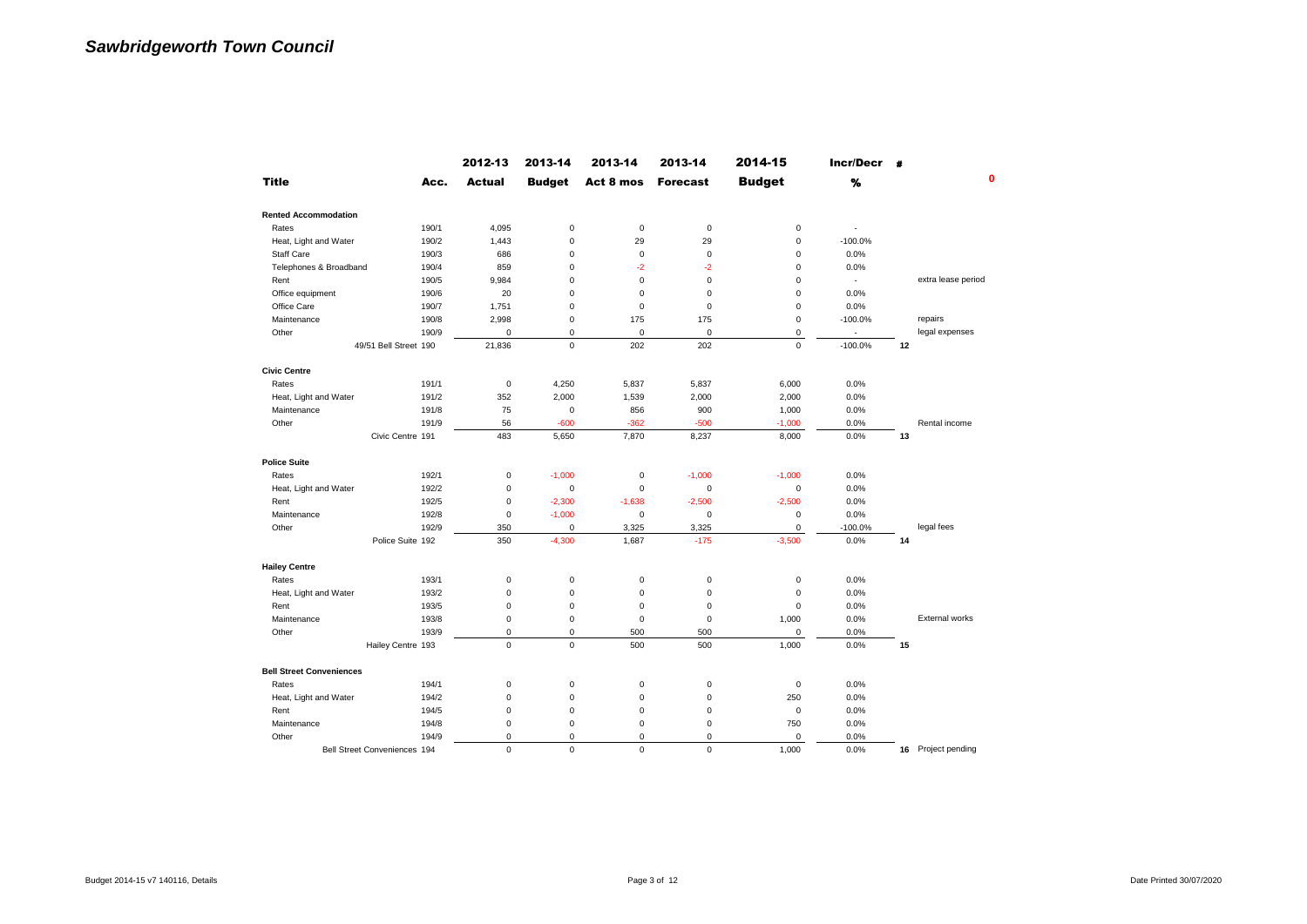|                                      |               | 2012-13       | 2013-14       | 2013-14             | 2013-14         | 2014-15       | Incr/Decr | $\bullet$    |
|--------------------------------------|---------------|---------------|---------------|---------------------|-----------------|---------------|-----------|--------------|
| <b>Title</b>                         | Acc.          | <b>Actual</b> | <b>Budget</b> | Act 8 mos           | <b>Forecast</b> | <b>Budget</b> | %         |              |
| <b>Bell Street Car Park</b>          |               |               |               |                     |                 |               |           |              |
| Rent/Subsidy                         | 195/5         | $\pmb{0}$     | 24,000        | 16,570              | 22,000          | 22,000        | 0.0%      |              |
| Maintenance                          | 195/8         | $\pmb{0}$     | 0             | $\pmb{0}$           | $\mathsf 0$     | $\pmb{0}$     | 0.0%      |              |
| Other                                | 195/9         | 0             | 0             | $\mathbf 0$         | 0               | 0             | 0.0%      |              |
| Bell Street Car Park 195             |               | $\mathbf 0$   | 24,000        | 16,570              | 22,000          | 22,000        | 0.0%      | 17           |
| <b>General Expenditure</b>           |               |               |               |                     |                 |               |           |              |
| Subscriptions                        | 107/1         | 1,617         | 1,200         | 1,479               | 1,479           | 1,250         | $-15.5%$  |              |
| Mayor's Allowance                    | 107/2         | 160           | 1,250         | 770                 | 1,250           | 1,250         | 0.0%      |              |
| Mayor's Contingency                  | 107/3         | $\mathbf 0$   | 250           | $\mathbf 0$         | 250             | 250           | 0.0%      |              |
| New Web site                         | 107/4         | $\mathbf 0$   | 0             | 2,000               | 4,000           | 1,000         | $-75.0%$  | 18           |
| IT Support (this year incl web-site) | 107/5         | 3,007         | 2,000         | 2,524               | 3,200           | 2,500         | $-21.9%$  | 18           |
| Miscellaneous Expenditure            | 107/6         | 3,991         | 1,000         | 269                 | 300             | 1,000         | 233.3%    |              |
| Training (Members)                   | 107/7         | 226           | 600           | 110                 | 150             | 600           | 300.0%    |              |
| Staff Development/Travelling         | 107/8         | 1,375         | 250           | 1,087               | 1,100           | 2,000         | 81.8%     |              |
| IT Development                       | 107/9         | 1,144         | 2,000         | 2,700               | 2,700           | 1,000         | $-63.0%$  | 19           |
| Copier charges                       | 107/10        | 606           | 750           | 680                 | 1,000           | 1,000         | 0.0%      |              |
| Bank charges                         | 107/11        | 372           | 250           | 308                 | 400             | 400           | 0.0%      |              |
| Telephone and Boadband               | 107/12        | 50            | 750           | 1,555               | 2,000           | 1,200         | 0.0%      |              |
| Postage                              | 107/13        | 690           | 750           | 311                 | 500             | 500           | 0.0%      |              |
|                                      | 107/14        |               | 600           | 899                 |                 |               | $-25.0%$  |              |
| Stationery                           |               | 1,503         |               |                     | 1,000           | 750           |           |              |
| Insurance (excl motors)              | 107/15        | 3,808         | 5,000         | 4,834               | 4,834           | 4,800         | $-0.7%$   |              |
| Repairs and renewals                 | 107/16        | 21            | 50            | $\mathbf 0$         | $\mathbf 0$     | $\mathbf 0$   | ×.        |              |
| <b>Staff Care</b>                    | 107/17        | 147           | 600           | 1,171               | 1,200           | 1,200         | 0.0%      |              |
| Office Care                          | 107/18        | 485           | 600           | 1,674               | 1,200           | 1,200         | 0.0%      |              |
| Office Equipment                     | 107/19        | 158           | 250           | 308                 | 250             | 250           | 0.0%      |              |
| Sub contract Accountancy             | 107/20        | $\mathbf 0$   | 0             | 565                 | 750             | 750           | 0.0%      | Lisa         |
| Total                                | 107/21<br>107 | 19,360        | 18,150        | 23,244              | 27,563          | 22,900        | $-16.9%$  |              |
|                                      |               |               |               |                     |                 |               |           |              |
| Fees                                 |               |               |               |                     |                 |               |           |              |
| Audit Fees                           | 109/1         | 1,432         | 1,300         | 2,360               | 2,360           | 1,200         | $-49.2%$  |              |
| <b>Election Expenses</b>             | 109/2         | $\pmb{0}$     | 0             | 0                   | 0               | 1,000         | 0.0%      | 20 Provision |
| Total                                | 109           | 1,432         | 1,300         | 2,360               | 2,360           | 2,200         | $-6.8%$   |              |
| <b>Grants and Donations</b>          |               |               |               |                     |                 |               |           |              |
| <b>Community Bus</b>                 | 110/1         | $\pmb{0}$     | 0             | 0                   | $\mathbf 0$     | $\pmb{0}$     | 0.0%      |              |
| Sawbobus                             | 110/2         | $\pmb{0}$     | 0             | $\mathbf 0$         | $\mathbf 0$     | $\pmb{0}$     | 0.0%      |              |
| Shelters & Bins                      | 110/3         | $\pmb{0}$     | $\pmb{0}$     | $\mathbf 0$         | $\mathbf 0$     | $\mathbf 0$   | 0.0%      |              |
| <b>British Legion Wreath</b>         | 110/4         | $\mathbf 0$   | 70            | $\mathbf 0$         | 70              | 75            | 7.1%      |              |
| Annual Youth Award                   | 110/5         | $\mathbf 0$   | 0             | 165                 | 165             | 100           | 0.0%      |              |
| Annual Citizen Award                 | 110/6         | $\mathbf 0$   | $\mathbf 0$   | 165                 | 165             | 100           | 0.0%      |              |
| Honoraria                            | 110/7         | 250           | 250           | $\pmb{0}$           | $\mathbf 0$     | $\pmb{0}$     | 0.0%      |              |
| <b>General Grants</b>                | 110/8         | 7,253         | 5,000         | 3,600               | 5,000           | 4,000         | $-20.0%$  | 21           |
| Rewards (Xmas Comps)                 | 110/9         | 225           | 600           | $\mathsf{O}\xspace$ | 600             | 600           | 0.0%      |              |
| Remembrance Day                      | 110/10        | $\mathbf 0$   | 200           | 67                  | 67              | 100           | 0.0%      | 22           |
| Total                                | 110           | 7,728         | 6,120         | 3,997               | 6,067           | 4,975         | $-18.0%$  |              |
| <b>TOTAL</b>                         |               | 681,073       | 58,420        | 95,060              | 106,825         | 67,075        | $-37.2%$  |              |
| <b>COUNCIL EXPENDITURE</b>           |               | 681.073       | 58,420        | 95.060              | 106,825         | 67.075        | $-37.2%$  |              |
|                                      |               |               |               |                     |                 |               |           |              |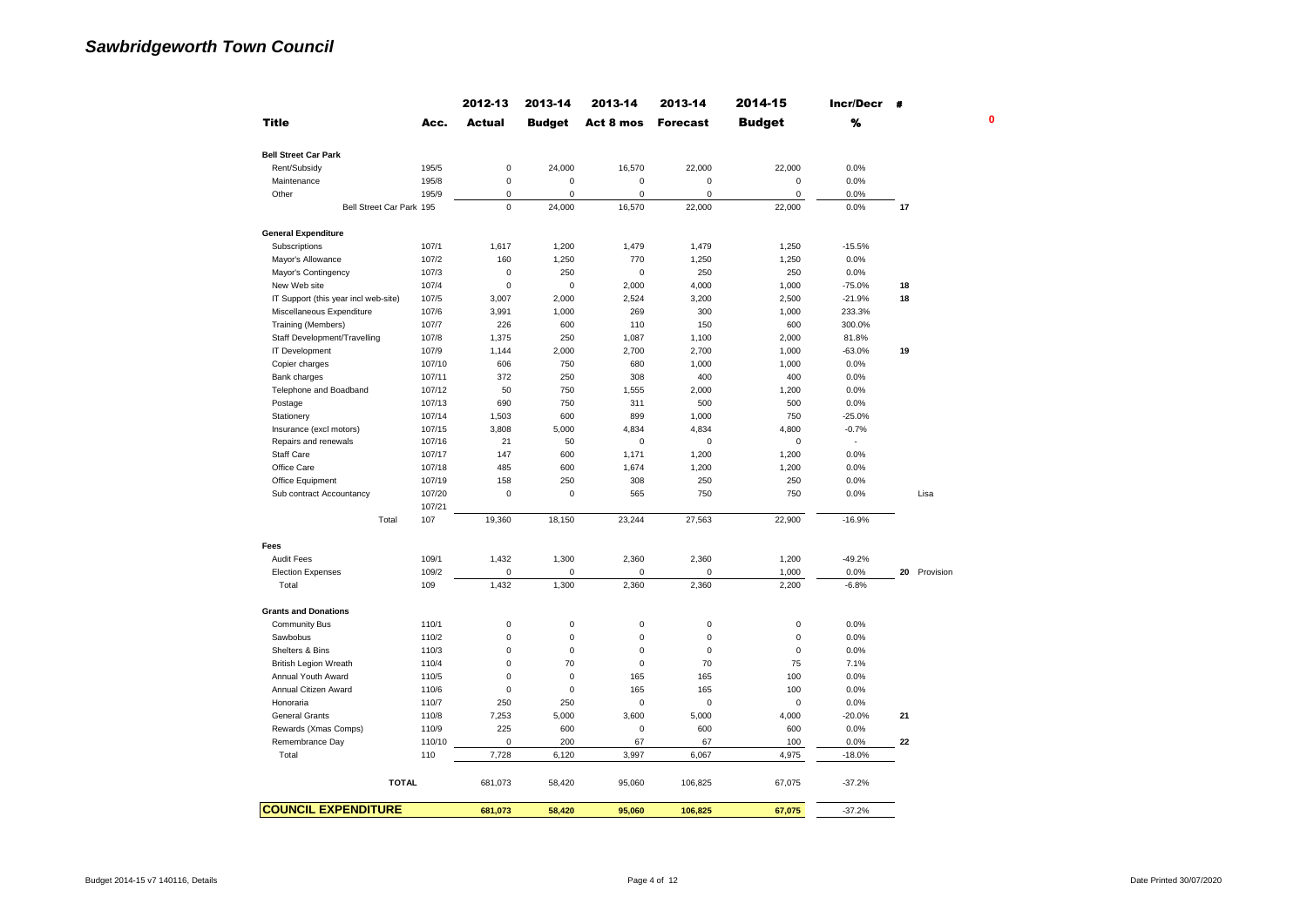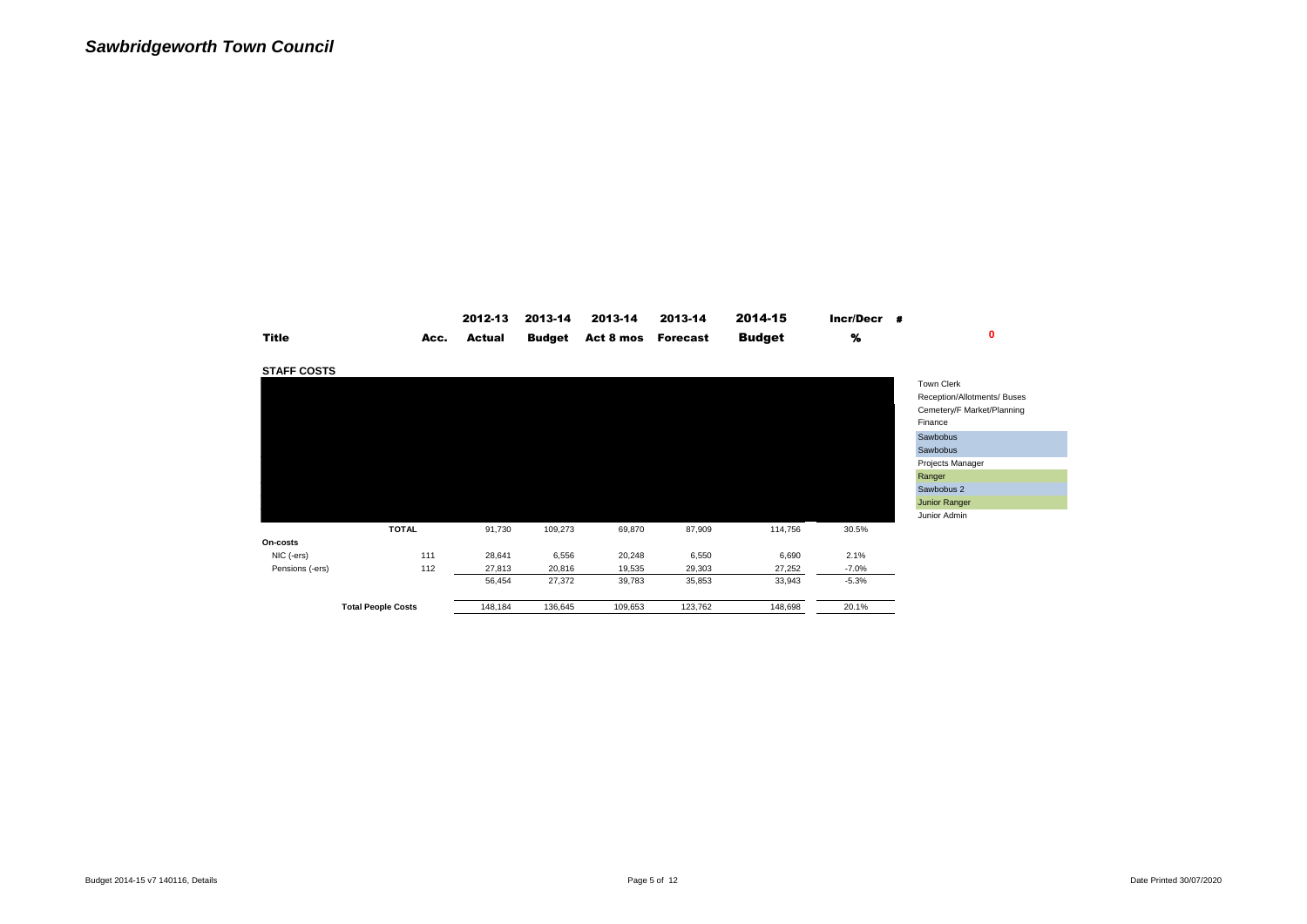|                               |              | 2012-13       | 2013-14       | 2013-14     | 2013-14         | 2014-15       | Incr/Decr # |    |  |
|-------------------------------|--------------|---------------|---------------|-------------|-----------------|---------------|-------------|----|--|
| <b>Title</b>                  | Acc.         | <b>Actual</b> | <b>Budget</b> | Act 8 mos   | <b>Forecast</b> | <b>Budget</b> | %           |    |  |
| <b>STAFF COSTS</b>            |              | 148,184       | 136,645       | 109,653     | 123,762         | 148,698       | 20.1%       | 23 |  |
|                               |              |               |               |             |                 |               |             |    |  |
| <b>ALLOTMENTS Income</b>      |              |               |               |             |                 |               |             |    |  |
| <b>Bellmead Rent</b>          | 31           | 154           | 150           | 153         | 108             | 150           | 38.9%       |    |  |
| <b>Bullfields Rent</b>        | 32           | 724           | 750           | 711         | 711             | 750           | 5.5%        |    |  |
| Southbrook Rent               | 33           | 636           | 750           | 643         | 631             | 750           | 18.9%       |    |  |
| Vantorts Rent                 | 34           | 100           | 100           | 112         | 87              | 100           | 14.9%       |    |  |
| Miscellaneous                 | 35           |               | 0             | -5          | $-5$            | $\mathsf 0$   | 0.0%        |    |  |
| <b>Bellmead Water</b>         | 36           | 25            | 90            | 22          | 20              | 30            | 50.0%       |    |  |
| <b>Bullfields Water</b>       | 37           | 155           | 600           | 147         | 147             | 200           | 36.1%       |    |  |
| Southbrook Water              | 38           | 311           | 600           | 170         | 167             | 200           | 19.8%       |    |  |
| Vantorts Water                | 39           | 25            | 150           | 25          | 20              | 50            | 150.0%      |    |  |
|                               | <b>TOTAL</b> | 2,130         | 3,190         | 1,978       | 1,886           | 2,230         | 18.2%       |    |  |
| <b>ALLOTMENTS Expenditure</b> |              |               |               |             |                 |               |             |    |  |
| <b>Bellmead</b>               |              |               |               |             |                 |               |             |    |  |
| Water                         | 121/1        | 167           | 50            | 111         | 111             | 50            | $-55.0%$    |    |  |
| Maintenance                   | 121/2        | 204           | 0             | 216         | 216             | 250           | 0.0%        |    |  |
| Total                         | 121          | 371           | 50            | 327         | 327             | 300           | $-8.3%$     |    |  |
| <b>Bullfields</b>             |              |               |               |             |                 |               |             |    |  |
| Water                         | 122/1        | 292           | 400           | $\mathbf 0$ | 207             | 400           | 93.2%       |    |  |
| Maintenance                   | 122/2        | 2,669         | 150           | $\mathbf 0$ | 120             | 150           | 25.0%       |    |  |
| Total                         | 122          | 2,961         | 550           | $\Omega$    | 327             | 550           | 68.2%       |    |  |
| Southbrook                    |              |               |               |             |                 |               |             |    |  |
| Water                         | 123/1        | 274           | 400           | 157         | 257             | 400           | 55.6%       |    |  |
| Maintenance                   | 123/2        | 2,668         | 150           | 119         | 120             | 150           | 25.0%       |    |  |
| Total                         | 123          | 2,942         | 550           | 276         | 377             | 550           | 45.9%       |    |  |
| Vantorts                      |              |               |               |             |                 |               |             |    |  |
| Water                         | 124/1        | 44            | 50            | 39          | 39              | 50            | 28.2%       |    |  |
| Maintenance                   | 124/2        | 211           | 0             | 0           | 0               | 0             | ٠           |    |  |
| Total                         | 124          | 255           | 50            | 39          | 39              | 50            | 28.2%       |    |  |
|                               | <b>TOTAL</b> | 6,529         | 1,200         | 642         | 1,070           | 1,450         | 35.5%       |    |  |
| <b>ALLOTMENTS</b>             |              |               |               |             |                 |               |             |    |  |
|                               |              | $-4,399$      | 1,990         | 1,336       | 816             | 780           | $-4.4%$     |    |  |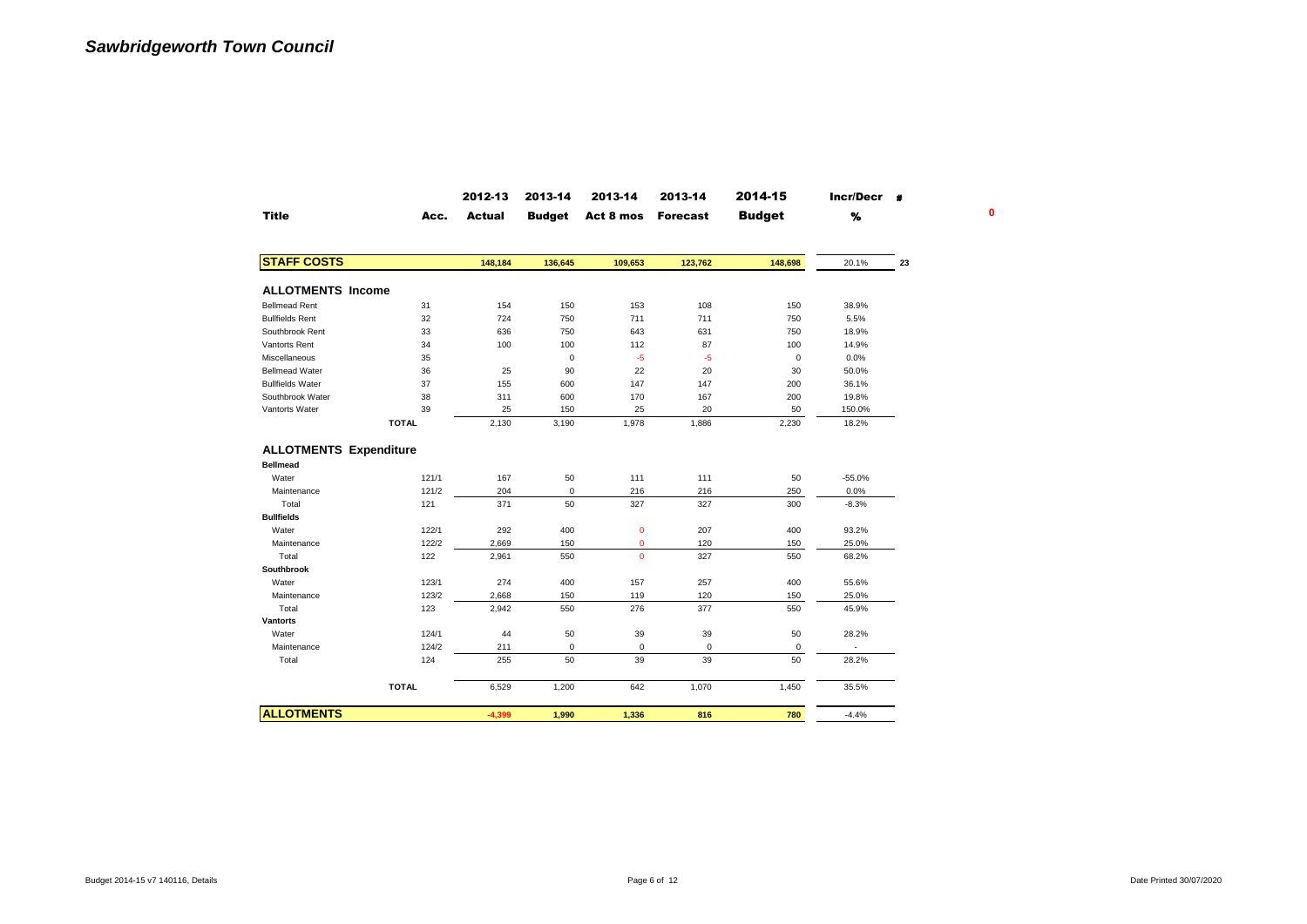|                               |              | 2012-13       | 2013-14       | 2013-14             | 2013-14         | 2014-15       | Incr/Decr #    |    |
|-------------------------------|--------------|---------------|---------------|---------------------|-----------------|---------------|----------------|----|
| <b>Title</b>                  | Acc.         | <b>Actual</b> | <b>Budget</b> | Act 8 mos           | <b>Forecast</b> | <b>Budget</b> | %              |    |
| <b>CEMETERY Income</b>        |              |               |               |                     |                 |               |                |    |
| <b>Burial Fees</b>            | 41           | 14,925        | 18,000        | 12,100              | 18,150          | 25,200        | 38.8%          |    |
| <b>Memorial Fees</b>          | 42           | 2,067         | 2,400         | 1,500               | 2,250           | 3,360         | 49.3%          |    |
| Miscellaneous                 | 44           | 0             | 0             | 0                   | 0               | 0             | 0.0%           |    |
| Donations                     | 46           | $\mathbf 0$   | $\mathbf 0$   | $\mathbf 0$         | 0               | 0             | 0.0%           |    |
| Trees & Benches               | 47           | 970           | $\mathbf 0$   | 1,659               | 2,489           | 3,360         | 35.0%          |    |
| Grave digging fees            | 48           | 3,940         | 2,000         | 2,180               | 3,270           | 2,800         | $-14.4%$       |    |
|                               | <b>TOTAL</b> | 21,902        | 22,400        | 17,439              | 26,159          | 34,720        | 32.7%          | 24 |
| <b>CEMETERY Expenditure</b>   |              |               |               |                     |                 |               |                |    |
| Maintenance                   | 131          | 1,589         | $\mathsf 0$   | 2,108               | 2,500           | 0             | $-100.0%$      |    |
| <b>Water Rates</b>            | 132          | 168           | 100           | 28                  | 42              | 100           | 138.1%         |    |
| Skip Hire                     | 133          | 1,275         | 1,200         | 612                 | 918             | 1,200         | 30.7%          |    |
| New Area                      | 134          | 390           | $\mathsf 0$   | $\mathbf 0$         | 0               | 0             | 0.0%           |    |
| Misc                          | 135          | 893           | $\mathsf 0$   | 1,602               | 1,602           | 0             | $-100.0%$      |    |
| Grave Digging costs           | 136          | 1,685         | 1,350         | 1,140               | 1,710           | 1,350         | 0.0%           |    |
|                               | <b>TOTAL</b> | 6,000         | 2,650         | 5,490               | 6,772           | 2,650         | $-60.9%$       |    |
| <b>CEMETERY</b>               |              | 15,902        | 19,750        | 11,949              | 19,387          | 32,070        | 65.4%          | 25 |
| <b>RECREATION Income</b>      |              |               |               |                     |                 |               |                |    |
| Grants                        | 61           | 0             | 1,000         | $\mathsf{O}\xspace$ | 0               | 1,000         | 0.0%           | 26 |
| Skate Park                    | 62           | 0             | $\pmb{0}$     | 0                   | 0               | 0             | 0.0%           |    |
|                               | <b>TOTAL</b> | $\Omega$      | 1,000         | $\Omega$            | $\mathbf 0$     | 1,000         | 0.0%           |    |
|                               |              |               |               |                     |                 |               |                |    |
| <b>RECREATION Expenditure</b> |              |               |               |                     |                 |               |                |    |
| Planters                      | 884          | 798           | 100           | 100                 | 250             | 500           | 100.0%         |    |
| Playschemes                   | 885          | 3,052         | 2,500         | 899                 | 2,500           | 3,000         | 20.0%          |    |
| Parish Paths                  | 886          | 326           | 1,000         | $\pmb{0}$           | 0               | 0             | $\sim$         | 27 |
| West Road                     | 887          | 31,639        | $\mathbf 0$   | 549                 | 549             | 0             | $-100.0%$      |    |
| Skate Park / Vantorts Park    | 888          | 40,000        | $\bf 0$       | $\pmb{0}$           | 0               | 0             | $\blacksquare$ |    |
| <b>Millennium Trail</b>       | 889          | 0             | 0             | 0                   | 0               | 0             | 0.0%           |    |
| Youth Projects                | 890          | 25,000        | $\pmb{0}$     | $\mathbf 0$         | 0               | 0             |                |    |
|                               | <b>TOTAL</b> | 100,815       | 3,600         | 1,548               | 3,299           | 3,500         | 6.1%           |    |
| <b>RECREATION</b>             |              | $-100,815$    | $-2,600$      | $-1,548$            | $-3,299$        | $-2,500$      | $-24.2%$       |    |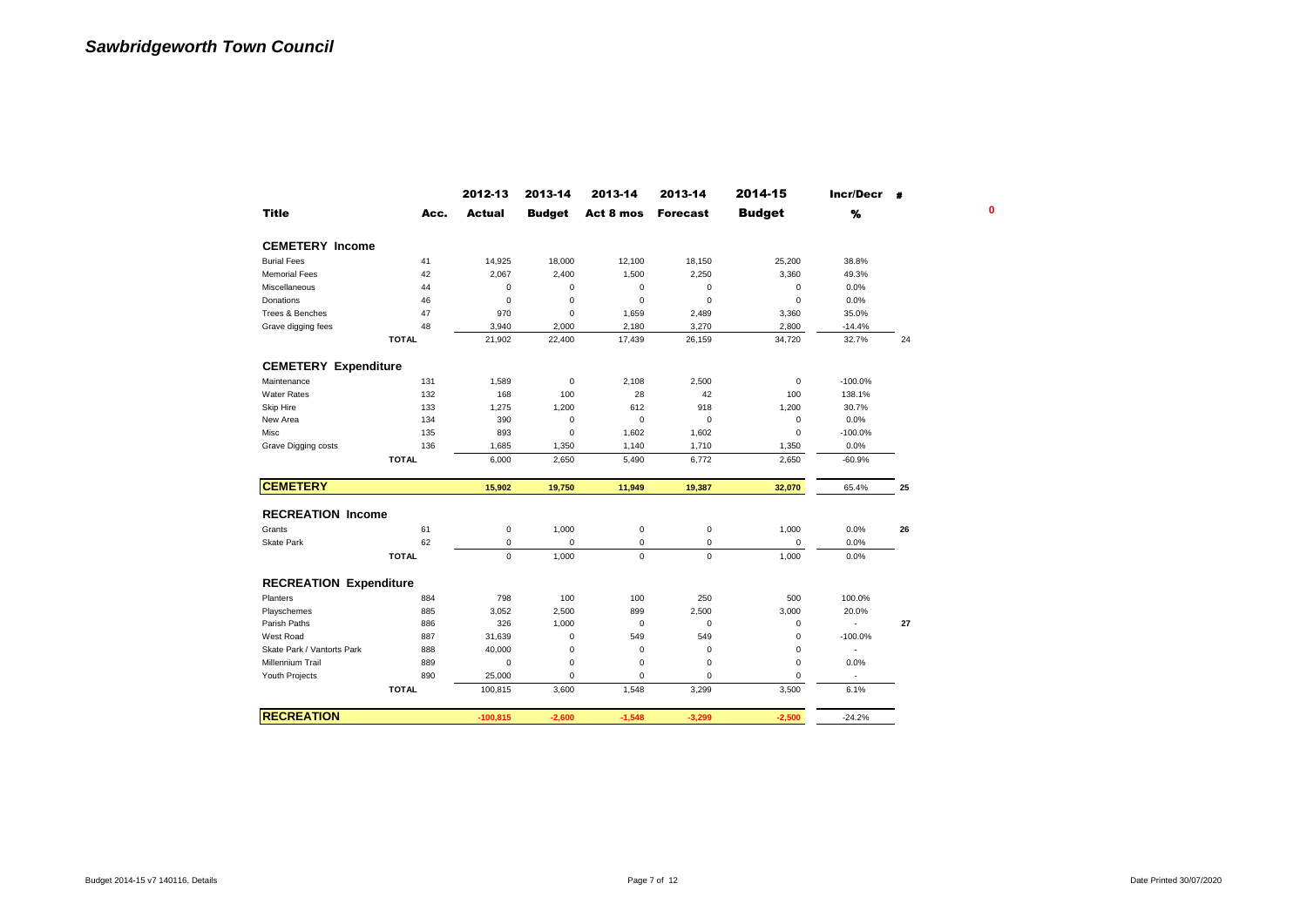|                                  |                  | 2012-13     | 2013-14       | 2013-14     | 2013-14         | 2014-15       | $Incr/Decr$ # |    |                    |
|----------------------------------|------------------|-------------|---------------|-------------|-----------------|---------------|---------------|----|--------------------|
| <b>Title</b>                     | Acc.             | Actual      | <b>Budget</b> | Act 8 mos   | <b>Forecast</b> | <b>Budget</b> | %             |    |                    |
| <b>MISCELLANEOUS Income</b>      |                  |             |               |             |                 |               |               |    |                    |
| General                          | 71               | $\mathbf 0$ | $\pmb{0}$     | $\mathbf 0$ | $\bf 0$         | 0             | 0.0%          |    |                    |
| Hanging Baskets                  | 72               | $\mathbf 0$ | $\mathbf 0$   | $\mathbf 0$ | 0               | 0             | 0.0%          |    |                    |
| Christmas Lights                 | 73               | $\Omega$    | $\mathbf 0$   | $\Omega$    | $\mathbf 0$     | 0             | 0.0%          |    |                    |
| Mayor's Charity                  | 74               | 5,848       | 2,500         | 11,661      | 7,500           | 7,500         | 0.0%          |    | 28 Contra          |
|                                  | <b>TOTAL</b>     | 5,848       | 2,500         | 11,661      | 7,500           | 7,500         | 0.0%          |    |                    |
| <b>MISCELLANEOUS Expenditure</b> |                  |             |               |             |                 |               |               |    |                    |
| <b>Rivers Orchard</b>            | 150              | $\mathbf 0$ | $\pmb{0}$     | 0           | $\bf 0$         | 2,000         | 0.0%          | 29 |                    |
| WW1 Commemoration                | 151              | $\mathbf 0$ | $\mathbf 0$   | $\mathbf 0$ | $\mathbf 0$     | 2,000         | 0.0%          | 30 |                    |
| <b>Hanging Baskets</b>           | 152              | 379         | 500           | 500         | 500             | 500           | 0.0%          |    |                    |
| Christmas Lights                 | 153              | 14.076      | 10,000        | 1,784       | 10,250          | 8,500         | $-17.1%$      |    |                    |
| Mayor's Charity                  | 154              | 12,042      | 2,500         | 7,429       | 7,500           | 7,500         | 0.0%          | 28 | Contra             |
| Town Twinning                    | 155              | 2,000       | 2,000         | 2,611       | 2,611           | 1,000         | $-61.7%$      | 31 |                    |
| Hailey Day Centre                | 156              | 3,232       | 2,000         | $-500$      | $-500$          | 2,000         | -500.0%       |    |                    |
| <b>SYPRC</b>                     | 157              | 6,053       | 2,000         | 3,084       | 2,000           | 2,000         | 0.0%          |    |                    |
| CCTV                             | 158              | 4,268       | 5,000         | 11,683      | 1,000           | 1,000         | 0.0%          | 32 |                    |
| Town Ranger                      | 159              | $-398$      | 25,000        | $-688$      | 14,896          | 33,849        | 127.2%        | 33 |                    |
| Ranger's Tools                   | 160              | 3,935       | 1,000         | 4,129       | 4,500           | 4,500         | 0.0%          |    | 34 footpath cutter |
|                                  | <b>Sub Total</b> | 45,587      | 50,000        | 30,032      | 42,757          | 64,849        | 51.7%         |    |                    |
| <b>Vehicles</b>                  |                  |             |               |             |                 |               |               |    |                    |
| Transit AV06 Lease/Purchase      | $161/1+4$        | 4,085       | $\pmb{0}$     | 0           | $\pmb{0}$       | 0             | $\sim$        |    |                    |
| Transit AV06 Insurance           | 161/2            | 402         | 250           | 400         | 400             | 400           | 0.0%          |    |                    |
| Transit AV06 Running Costs       | 161/3            | 1,695       | 600           | 1,260       | 1,500           | 1,200         | $-20.0%$      |    |                    |
|                                  | Sub Total 161    | 6,182       | 850           | 1,660       | 1,900           | 1,600         | $-15.8%$      |    |                    |
| LR & Transit EN09 Purchase       | 162/1            | $\mathbf 0$ | $\mathbf 0$   | 10.195      | 4,196           | 0             | 0.0%          |    |                    |
| LR & Transit EN09 Insurance      | 162/2            | 402         | 350           | 400         | 400             | 400           | 0.0%          |    |                    |
| LR & Transit EN09 Running Costs  | 162/3            | 2,652       | 600           | 3,058       | 3,058           | 1,200         | $-60.8%$      |    |                    |
|                                  | Sub Total 162    | 3,054       | 950           | 13,653      | 7,654           | 1,600         | $-79.1%$      |    |                    |
|                                  | <b>TOTAL</b>     | 54,823      | 51,800        | 45,345      | 52,311          | 68,049        | 30.1%         |    |                    |
| <b>MISCELLANEOUS</b>             |                  | $-48.975$   | $-49.300$     | $-33.684$   | $-44,811$       | $-60.549$     | 35.1%         |    |                    |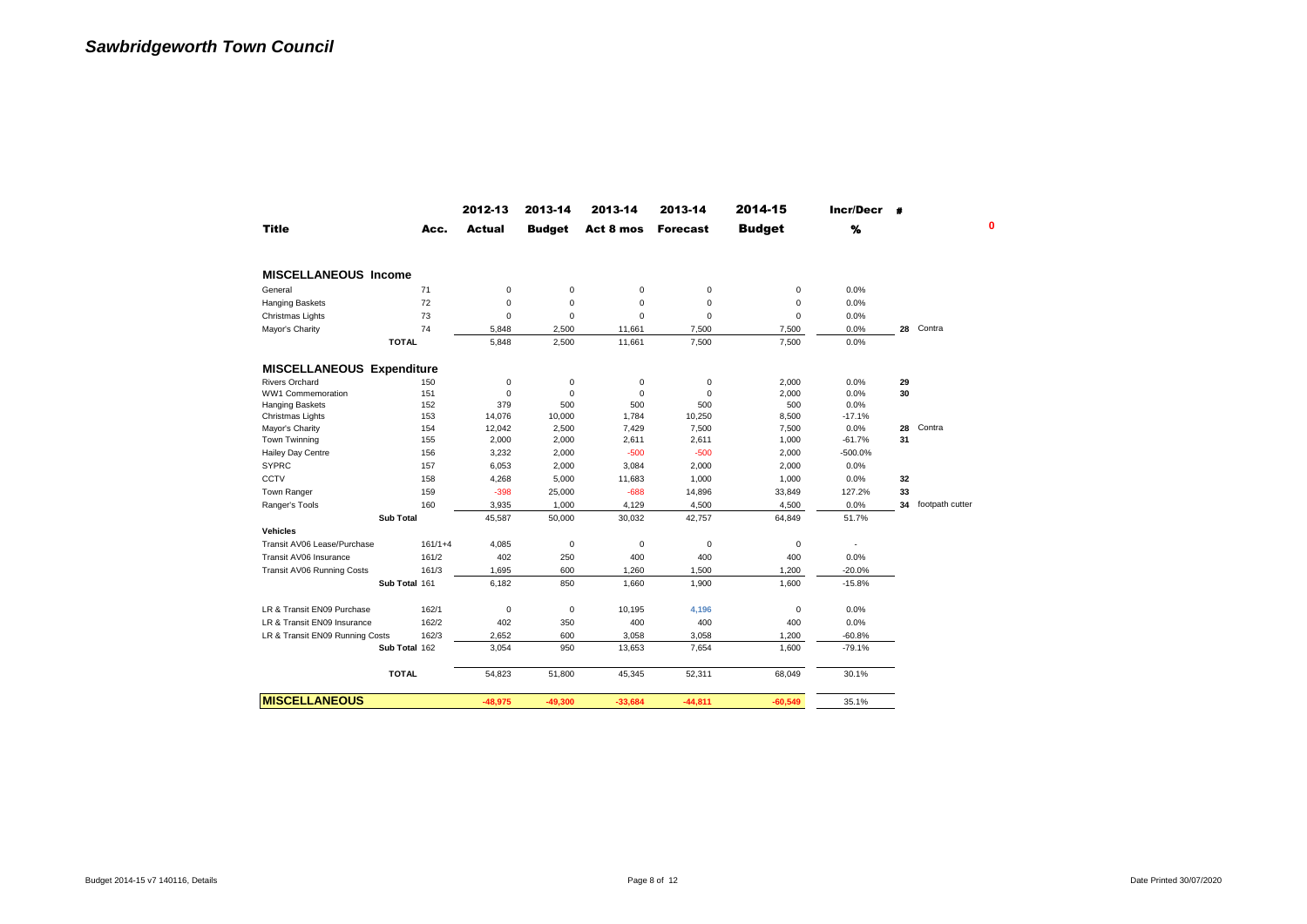|                            |       | 2012-13       | 2013-14       | 2013-14             | 2013-14         | 2014-15       | Incr/Decr |    |
|----------------------------|-------|---------------|---------------|---------------------|-----------------|---------------|-----------|----|
| <b>Title</b>               | Acc.  | <b>Actual</b> | <b>Budget</b> | Act 8 mos           | <b>Forecast</b> | <b>Budget</b> | %         |    |
| FJ09 Income                |       |               |               |                     |                 |               |           |    |
| Grants                     | 20    | 45,254        | 29,050        | 24,050              | 26,050          | 24,050        | $-7.7%$   | 35 |
| Fares                      | 21    | 328           | 500           | 247                 | 300             | 600           | 100.0%    | 36 |
| <b>Fuel Rebate</b>         | 22    | 1,024         | 2,500         | 952                 | 1,500           | 2,500         | 66.7%     |    |
| <b>Concessionary Fares</b> | 23    | 0             | $\mathbf 0$   | $\mathbf 0$         | $\pmb{0}$       | $\mathbf 0$   | 0.0%      |    |
| Sponsorship                | 24    | 3,625         | 4,500         | 1,500               | 3,500           | 4,500         | 28.6%     | 37 |
|                            |       | 50,231        | 36,550        | 26,749              | 31,350          | 31,650        | 1.0%      |    |
| <b>FJ09 Expenditure</b>    |       |               |               |                     |                 |               |           |    |
| Vehicle Hire               | 201   | 5,344         | $\pmb{0}$     | 500                 | $\pmb{0}$       | $\pmb{0}$     | $\sim$    |    |
| Other - Maintenance        | 202   | 2,576         | 1,000         | 4,448               | 4,500           | 2,500         | $-44.4%$  |    |
| <b>Drivers</b>             | 203   | 23,882        | 25,100        | 19,413              | 29,120          | 27,594        | $-5.2%$   |    |
| <b>Relief drivers</b>      | 204   | $\pmb{0}$     | $\mathbf 0$   | 134                 | $\pmb{0}$       | $\mathsf 0$   | 0.0%      |    |
| Fuel                       | 208   | 5,844         | 7,500         | 3,310               | 4,965           | 5,000         | 0.7%      |    |
| Insurance                  | 209   | 2,134         | 2,400         | 1,505               | 1,505           | 1,500         | $-0.3%$   |    |
|                            |       | 39,780        | 36,000        | 29,310              | 40,090          | 36,594        | $-8.7%$   |    |
| FJ09 Outcome               |       | 10,451        | 550           | $-2,561$            | $-8,740$        | $-4,944$      | $-43.4%$  |    |
| SF11 Income                |       |               |               |                     |                 |               |           |    |
| Grants + Sale              | 91/1  | 9,500         | 30,000        | 20,500              | 30,000          | $\pmb{0}$     | 0.0%      |    |
| Fares                      | 91/2  | 0             | 2,000         | 82                  | 150             | $\mathbf 0$   | 0.0%      |    |
| <b>Fuel Rebate</b>         | 91/3  | 0             | $\mathbf 0$   | $\mathbf 0$         | $\bf 0$         | 0             | 0.0%      |    |
| Sponsorship                | 91/4  | 0             | 0             | $\mathbf 0$         | $\mathbf 0$     | $\mathsf 0$   | 0.0%      |    |
|                            |       | 9,500         | 32,000        | 20,582              | 30,150          | 0             | 0.0%      |    |
| <b>SF11 Expenditure</b>    |       |               |               |                     |                 |               |           |    |
| Vehicle Hire               | 164/1 | 10,208        | 10,000        | $\mathsf{O}\xspace$ | $\pmb{0}$       | 0             | 0.0%      |    |
| Other - Maintenance        | 164/2 | 919           | 2,210         | 363                 | 750             | 0             | 0.0%      |    |
| <b>Drivers</b>             | 164/3 | 0             | 11,100        | 1,981               | 2,972           | 0             | 0.0%      |    |
| Fuel                       | 164/4 | 79            | 3,000         | 596                 | 894             | $\mathbf 0$   | 0.0%      |    |
| Insurance                  | 164/5 | 0             | 1,300         | 1,404               | 1,404           | 0             | 0.0%      |    |
|                            |       | 11,206        | 27,610        | 4,344               | 6,020           | $\mathbf 0$   | 0.0%      |    |
| SF11 Outcome               |       | $-1,706$      | 4,390         | 16,238              | 24,131          | $\mathbf 0$   | 0.0%      | 38 |
| <b>SAWBOBUSES</b>          |       |               |               |                     |                 |               |           |    |
|                            |       | 8,745         | 4.940         | 13,677              | 15,391          | $-4,944$      | $-132.1%$ |    |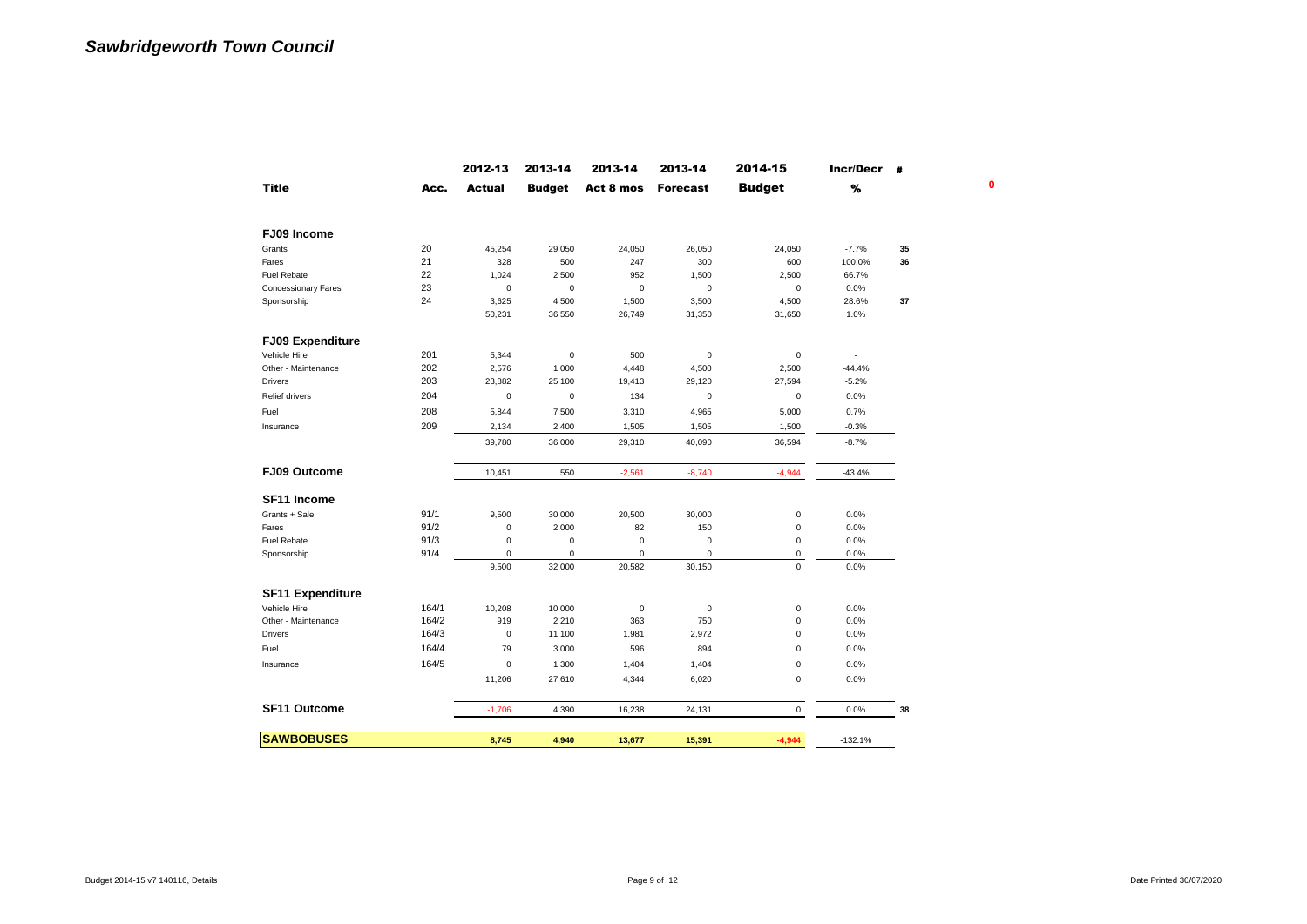|                                  |       | 2012-13       | 2013-14       | 2013-14     | 2013-14         | 2014-15       | Incr/Decr # |    |
|----------------------------------|-------|---------------|---------------|-------------|-----------------|---------------|-------------|----|
| <b>Title</b>                     | Acc.  | <b>Actual</b> | <b>Budget</b> | Act 8 mos   | <b>Forecast</b> | <b>Budget</b> | %           |    |
| <b>MINIBUS ET53 Income</b>       |       |               |               |             |                 |               |             |    |
| Vehicle Hire                     | 25    | 6,414         | 3,600         | 2,451       | 3,677           | 3,000         | $-18.4%$    |    |
| Grants                           | 26    | $\mathbf 0$   | $\mathbf 0$   | 1,000       | 1,000           | 0             | 0.0%        |    |
| Other                            | 27    | $\mathbf 0$   | $\pmb{0}$     | 0           | 0               | 0             | 0.0%        |    |
|                                  |       | 6,414         | 3,600         | 3,451       | 4,677           | 3,000         | $-35.8%$    |    |
| <b>MINIBUS ET53 Expenditure</b>  |       |               |               |             |                 |               |             |    |
| Insurance/Tax                    | 205   | 1,191         | 1,300         | 900         | 900             | 1,300         | 44.4%       |    |
| Maintenance                      | 206   | 3,129         | 1,200         | 669         | 750             | 1,200         | 60.0%       |    |
| Running Costs (Fuel)             | 207   | 1,183         | 600           | 466         | 699             | 720           | 3.0%        |    |
|                                  |       | 5,503         | 3,100         | 2,035       | 2,349           | 3,220         | 37.1%       |    |
| <b>MINIBUS ET53 Outcome</b>      |       | 911           | 500           | 1,416       | 2.328           | $-220$        | $-109.5%$   | 39 |
| <b>JUMBOBUS AE53 Income</b>      |       |               |               |             |                 |               |             |    |
| Vehicle Hire                     | 90/1  | 746           | 3,600         | 1,445       | 2,168           | 3,600         | 66.1%       |    |
| Grants                           | 90/2  | $\mathbf 0$   | $\mathbf 0$   | 0           | $\mathbf 0$     | 0             | ٠           |    |
| Other income                     | 90/3  | $\mathbf 0$   | $\pmb{0}$     | $\mathbf 0$ | $\mathbf 0$     | 6,000         | 0.0%        |    |
|                                  | 90    | 746           | 3,600         | 1,445       | 2,168           | 9,600         | 342.9%      |    |
| <b>JUMBOBUS AE53 Expenditure</b> |       |               |               |             |                 |               |             |    |
| Maintenance (+ 2012 Purchase)    | 163/1 | 6,156         | 1,300         | 534         | 750             | 750           | 0.0%        |    |
| Insurance/Tax                    | 163/2 | 1,517         | 1,200         | 926         | 926             | 1,200         | 29.6%       |    |
| Running Costs (Fuel)             | 163/3 | 4,392         | 600           | 813         | 1,220           | 1,200         | $-1.6%$     |    |
| <b>Drivers</b>                   | 163/4 | $\mathbf 0$   | 0             | $\mathbf 0$ | $\mathbf 0$     | 10,512        | n/a         |    |
|                                  | 163   | 12,065        | 3,100         | 2,273       | 2,896           | 13,662        | 371.8%      |    |
| <b>JUMBOBUS AE53 Outcome</b>     |       | $-11,319$     | 500           | $-828$      | $-729$          | $-4,062$      | 457.6%      | 40 |
|                                  |       |               | 1,000         | 588         | 1,599           | $-4,282$      | $-367.8%$   |    |
| <b>COMMUNITY BUSES</b>           |       |               |               |             |                 |               |             |    |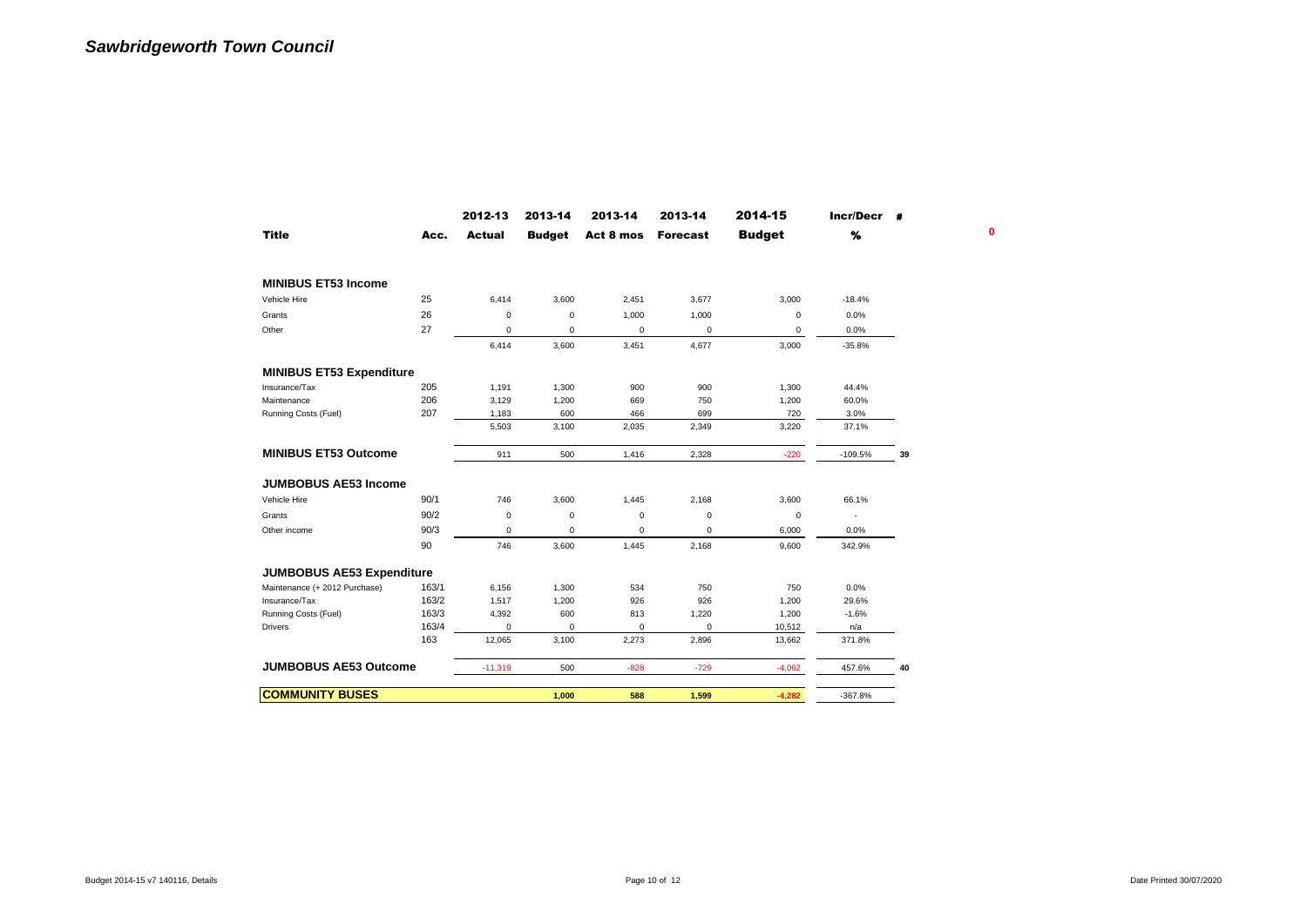|                                   |      | 2012-13  | 2013-14       | 2013-14     | 2013-14         | 2014-15       | Incr/Decr | 量  |   |
|-----------------------------------|------|----------|---------------|-------------|-----------------|---------------|-----------|----|---|
| Title                             | Acc. | Actual   | <b>Budget</b> | Act 8 mos   | <b>Forecast</b> | <b>Budget</b> | %         |    | 0 |
| <b>FARMERS MARKET Income</b>      |      |          |               |             |                 |               |           |    |   |
| Deposits                          | 80   | 0        | $\mathbf 0$   | 0           | 0               | 0             | 0.0%      |    |   |
| <b>Stall Holders Fees</b>         | 81   | 3,091    | 7,200         | 4,855       | 7,283           | 8,000         | 9.9%      |    |   |
| Other (Hire of Stalls)            | 82   | 10       | 500           | 30          | 50              | 500           | 0.0%      |    |   |
|                                   |      | 3,101    | 7,700         | 4,885       | 7,333           | 8,500         | 15.9%     |    |   |
| <b>FARMERS MARKET Expenditure</b> |      |          |               |             |                 |               |           |    |   |
| Deposit Returns                   | 301  | 62       | $\mathsf 0$   | 0           | 0               | 0             |           |    |   |
| Rent/Purchase of Stalls           | 302  | 9,035    | $\mathsf 0$   | 1,500       | 1,500           | 0             | $-100.0%$ |    |   |
| Publicity                         | 303  | 1,881    | 2,400         | 3,345       | 5,017           | 2,400         | $-52.2%$  | 41 |   |
| Market Labour & Supervision       | 304  | 0        | 3,600         | $\mathbf 0$ | 0               | 3,600         | 0.0%      |    |   |
| Other                             | 305  | 1,365    | $\mathbf 0$   | 1,357       | 1,357           | 1,500         | 0.0%      | 42 |   |
|                                   |      | 12,343   | 6,000         | 6,202       | 7,874           | 7,500         | $-4.7%$   |    |   |
| <b>FARMERS MARKET</b>             |      | $-9,242$ | 1,700         | $-1,317$    | $-542$          | 1,000         | $-284.7%$ |    |   |